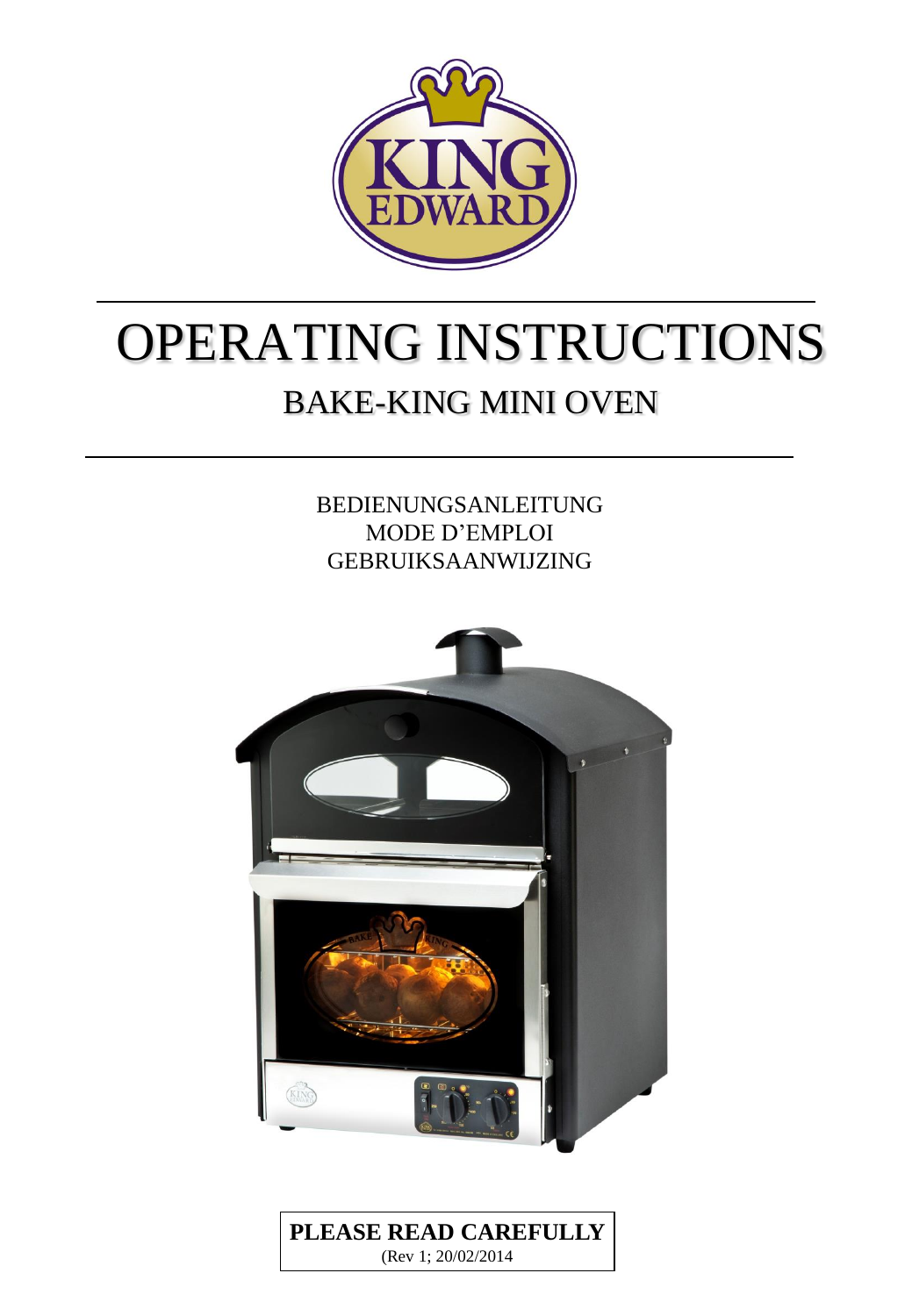## **INSTALLATION INSTRUCTIONS**

We recommend that wherever possible, the Bake-King Mini oven is sited near adequate extraction / ventilation to assist with the disposal of steam.

The exterior of this appliance will get hot during operation. Suitable precautions must be taken.

Make sure that the mains flex cannot come into contact with hot surfaces and that it is adjusted to the required length by a qualified person upon installation. Do not push excess flex under the baker.

If the supply cord is damaged, it must be replaced by the Manufacturer, its Service Agent or Similarly Qualified Persons in order to avoid a hazard.

Do not position the baker near to the edge of a counter enabling staff or customers to brush against it in passing.

Position the baker so that the electrical socket can be reached easily in the event that the baker needs to be disconnected from the electric supply.

## **OPERATING RECOMMENDATIONS**

The interior of this appliance will get very hot during operation. **ALWAYS** use an oven glove (preferably one which covers the wrist and lower arm as well) when operating the baker or removing potatoes from it. The handle may got during operation; the use of an oven glove is recommended.

Take particular care when opening the main oven door; the built-up steam and heat inside will escape as soon as the door is opened and could cause injury if you are standing too close. Avoid opening the main oven door unnecessarily as this will cause heat loss and lengthen the cooking time.

Handle baked potatoes carefully, occasionally they may burst in the oven or whilst being handled.

Do not turn the thermostat control up to its full setting, as this will invariably burn the outside of the potatoes before the inside is cooked; moderate heat for longer is recommended.

All King Edward ovens **MUST be operated by suitably trained staff**. Under NO circumstances should children come into contact with or operate this appliance.

Taking the trays out and positioning the potatoes before loading will enable you to gain the maximum capacity from your baker.

This product may increase the ambient temperature.

Always use best practise and take all reasonable precaution to avoid accidents when using this oven.

## **INSTRUCTIONS FOR USE**

Before using the oven, take out the wire trays and position the potatoes on them ready for loading.

Plug the oven in at the socket, turn on the 'Fan on' rocker switch in the control panel, this will turn the fan motor on and also the display lights.

Turn the thermostat knob on the control panel to the temperature required for jackets we recommend 190 - 200 $^{\circ}$ C. At this stage the neon light will come on to indicate that the oven is heating up.

When the thermostat neon goes out, the oven has reached temperature. You can then load the prepared trays of potatoes. At this stage you may use the timer if you wish by setting it to the desired cooking time. The red neon will then go off when the bell rings at the end of the cooking period. Please note the oven will not automatically turn off!

When cooked sufficiently, the potatoes will feel soft when gently squeezed. They can then be transferred to the top display area and served when required. To maintain adequate storage temperature in the top display area, the main oven must be left on at normal operating temperature (190 - 200 $^{\circ}$ C).

If you intend to cook products other than potatoes, adjust the temperature and cooking times according to the product's cooking instructions - bearing in mind this is a fan assisted oven with reduced cooking times.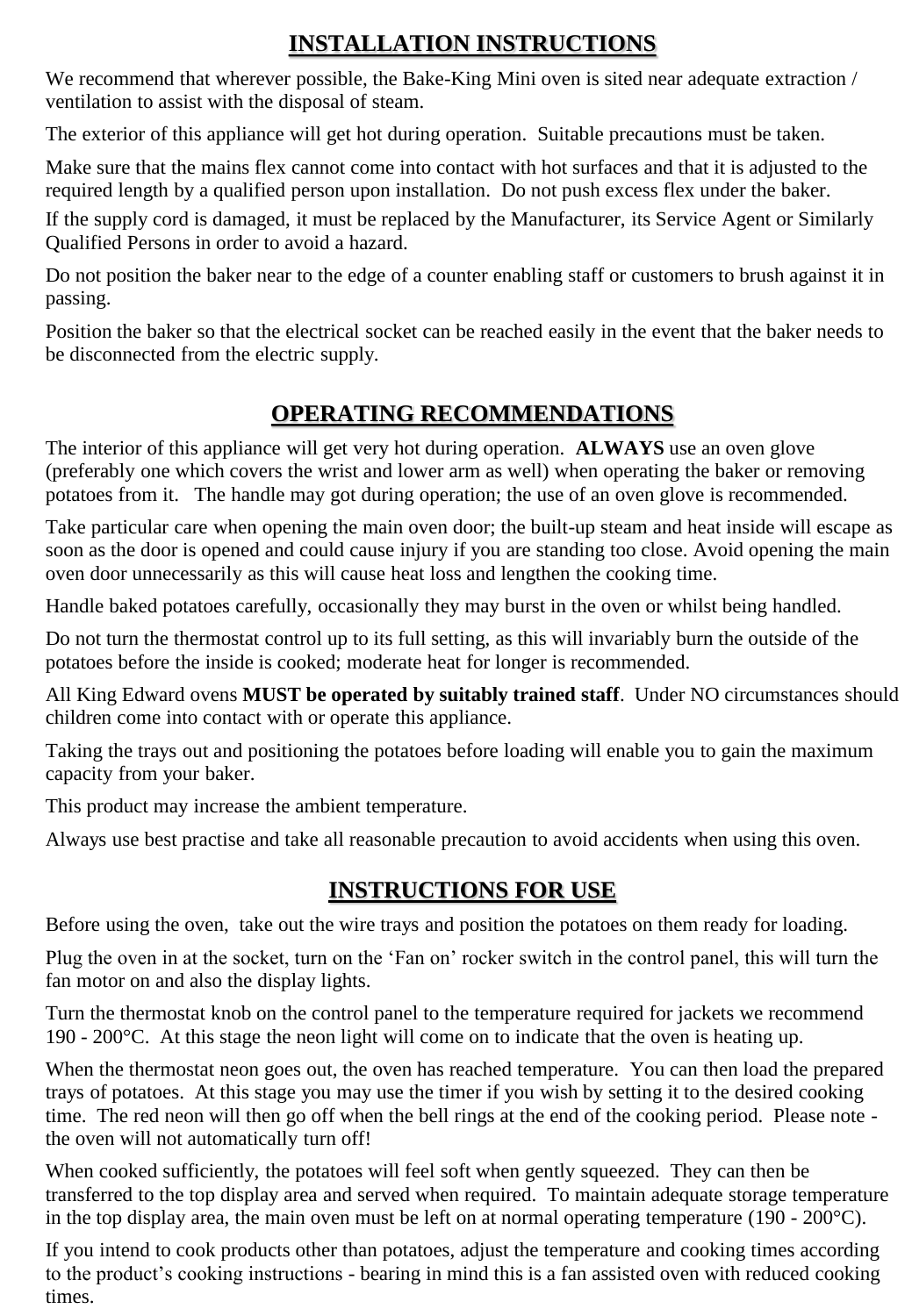## **BAKE-KING MINI OVEN - REPLACEABLE PARTS**



|                | <b>Description</b>                                      | <b>Part Number</b> |
|----------------|---------------------------------------------------------|--------------------|
| $\mathbf{1}$   | Wire Tray x $2(325 \text{mm W} \times 260 \text{mm D})$ | 700118v            |
| $\overline{2}$ | Main oven door seal                                     | V25DS              |
| 3              | 500121R<br>Main oven interior light assembly (round)    |                    |
| 4              | 500121N<br>Top area light assembly (rectangular)        |                    |
| 5              | High temp bulb (main oven $&$ top display)<br>400115    |                    |
| 6              | Fan oven - On/off rocker switch<br>190001AN             |                    |
| 7              | Black control knobs x 2                                 | 190304             |
| 8              | 90 minute timer                                         | T <sub>90</sub>    |
| 9              | Removable crumb tray in top display area                | CL25-TOCT          |
| 10             | Customer facing Glass Menu Board                        | <b>COV-GMB</b>     |
| 11             | Main door hinge assembly – bracket only                 | V-MODHI            |
| 11a            | Main oven door - gas strut assembly                     | V40STRUT           |
| 12             | Feet $x$ 4                                              | $C-RF$             |
| 13             | Top door knob                                           | 500221             |
| 14             | Top door – magnetic door catch                          | <b>BK-TDMDC</b>    |
|                | Thermostat                                              | 190303V            |
|                | Thermal cut-out                                         | 190222             |
|                | Main oven element 2.4kW                                 | 700001             |
|                | Red neon indicators, with tails                         | 190305A            |



#### BULB CHANGE

 Unplug the oven from the mains electricity. Pull or lever off the glass bulb cover. Carefully unscrew or pull out the old bulb (anti-clockwise). Replace with a new bulb, and push the glass lens cover back on NB: Bulbs are not covered by guarantee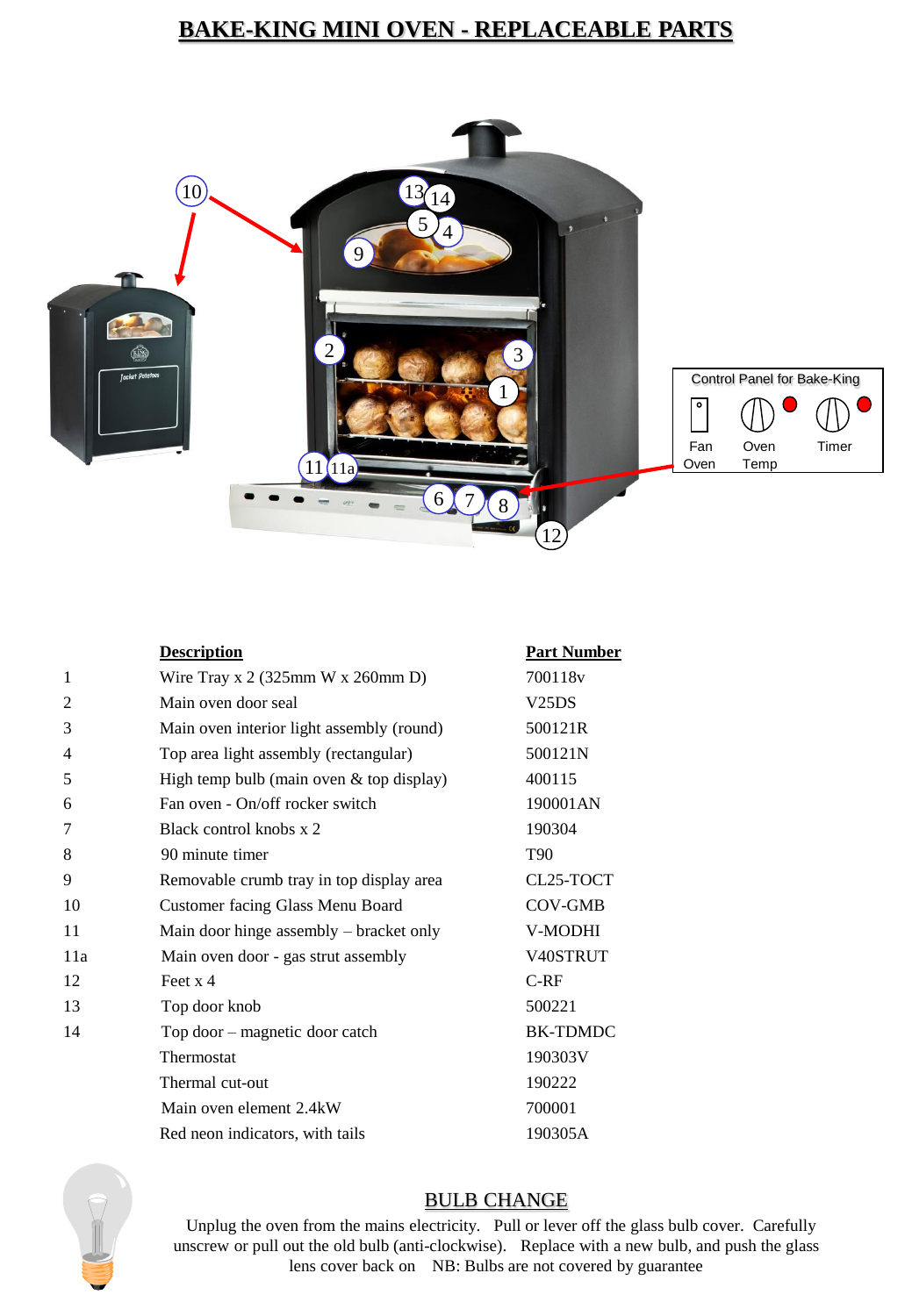## FAULT FINDING GUIDE

| <b>Problem</b><br><b>NOTHING WORKS</b> | <b>Check</b><br>Is the oven switched on at the socket?<br>Is the fan oven switch on?<br>Is trip on main fuse board on ?<br>Has fuse blown in plug?<br>* If trip/fuse continues to trip/blow after resetting / replacing;<br>consult service engineer<br>* Top oven bulb may not be working - giving the <b>impression</b> that<br>the oven is not working! |
|----------------------------------------|------------------------------------------------------------------------------------------------------------------------------------------------------------------------------------------------------------------------------------------------------------------------------------------------------------------------------------------------------------|
|                                        | If all above are OK but oven still does not heat $up$ – see below                                                                                                                                                                                                                                                                                          |
| <b>OVEN NOT HEATING UP</b>             | Turn oven thermostat knob to mid setting $(150 - 200^{\circ}C)$<br>in line with neon: does neon light up?                                                                                                                                                                                                                                                  |
|                                        | Yes - look inside oven to see if fan blade is turning<br>No and fan not turning - consult service engineer                                                                                                                                                                                                                                                 |
| OVEN BURNING PRODUCT                   | Is thermostat turned <b>above</b> 220 $^{\circ}$ C (temperature in line with neon)?                                                                                                                                                                                                                                                                        |
|                                        | Yes - try a lower setting $(180 - 200 \degree C)$<br>* Larger potatoes may need cooking at lower temperature for longer<br>to prevent over cooking outside before inside is cooked                                                                                                                                                                         |
|                                        | No - does neon light go off when temperature knob is turned to low<br>setting (below 100 $^{\circ}$ C) or off?                                                                                                                                                                                                                                             |
|                                        | No - consult service engineer                                                                                                                                                                                                                                                                                                                              |
| THERMAL CUT-OUT                        | The whole oven, (lights, elements and fan) cycles off and<br>then on again some time later indicating a replacement thermostat is<br>required.                                                                                                                                                                                                             |
|                                        | Yes - consult service engineer                                                                                                                                                                                                                                                                                                                             |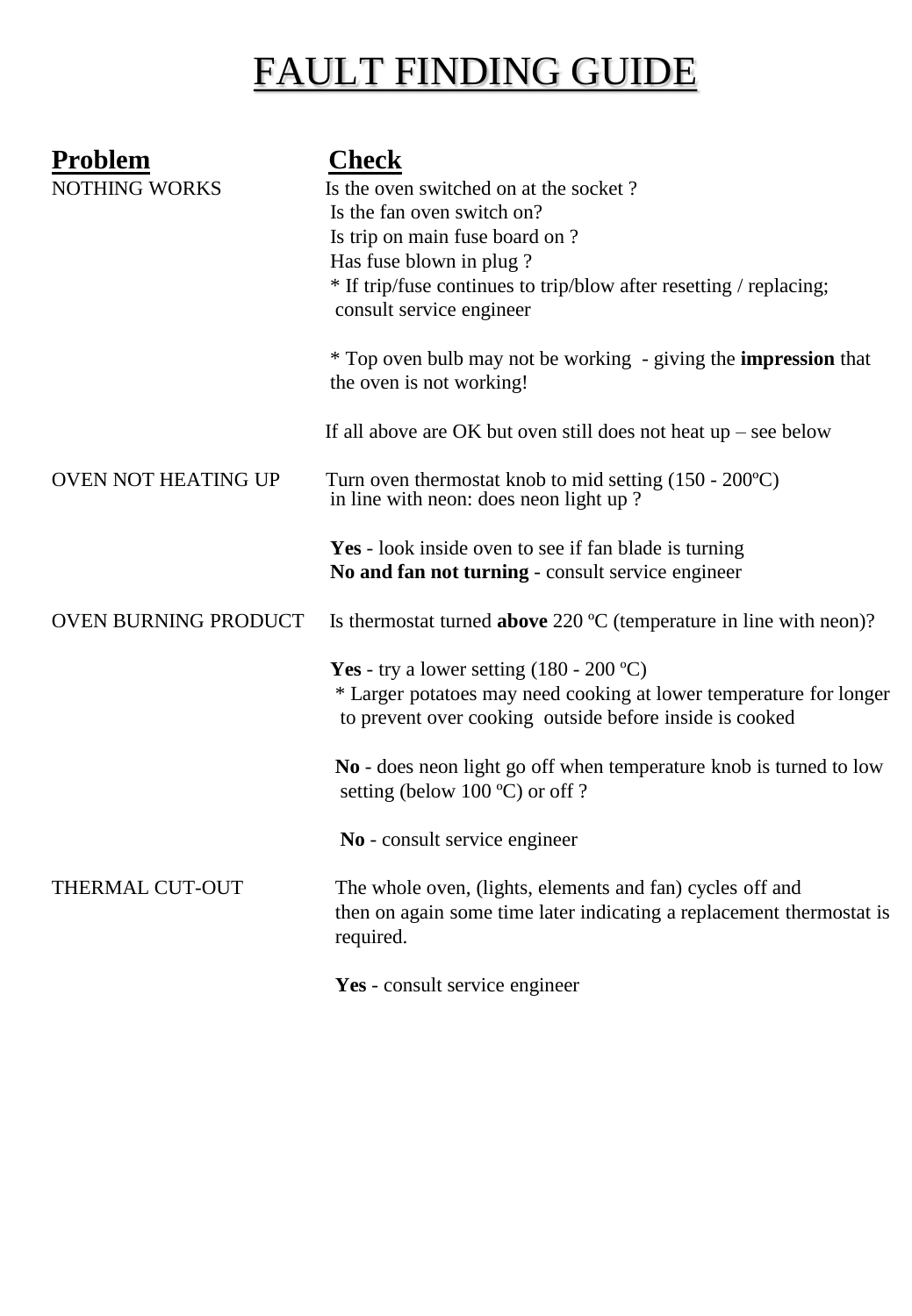## **COOKING GUIDE**

Our figures are based on 8oz potatoes, but much larger ones will require longer baking. When using larger potatoes adjust the oven capacity accordingly. It is worth weighing the size of potato you expect to use.

- $\geq 25$  x 8oz potatoes at 190 200 °C for 60 minutes
- $\geq 20 \times 100$  potatoes at 190 200 °C for 70 minutes

**When the oven is fully loaded, particularly with larger potatoes, air-flow inside may become restricted. If this is the case, it may be desirable to reduce the cooking temperature whilst increasing the cooking time.**

## **ABOUT POTATOES**

We recommend the use of washed and graded *baking* potatoes as non-baking varieties take longer to cook and don't produce such good results, King Edward, Maris Piper or Desiree are three good baking varieties although your supplier may be able to recommend others to you. Some ways you can prepare your potatoes include:

- $\triangleright$  Rubbing the skins in olive oil and salt.  $\sim$  (makes the skins crisper)
- $\triangleright$  Pricking the skins  $\sim$  (may reduce the risk of the potatoes bursting)
- $\triangleright$  Wrapping them in foil ~ (produces a much "wetter" potato with a soft, thin skin, also increases the cooking time,  $\sim$  not really a proper "jacket" potato).

The skin of the potato will become thicker and crunchier if it is cooked for longer at a lower temperature. *However* once the baked potatoes are removed from the oven, the skins will become softer as they reduce in temperature. Once removed from the very hot temperature of the baking oven and placed into the lower temperature of the holding oven, the potatoes will inevitably reduce in core temperature. The display oven is intentionally at a lower temperature to prevent the potato from overcooking; this also helps to prolong the display life of the potato.

Despite being prepared and cooked in the same way, the same batch of potatoes can produce different results! Please use the method of baking that suits you best and gives you the results you want  $\sim$ *HAPPY BAKING!*

## **CLEANING & MAINTENANCE**

Always unplug oven at socket before cleaning.

To maintain the visual appeal of the baker, the exterior panels, doors and framework should be cleaned with warm soapy water and a soft cloth and then polished with Mr Sheen or similar and a soft cloth. Always clean Stainless Steel surfaces with a proprietary stainless steel cleaner.

The glass menu board & top display area door glass can be cleaned with proprietary glass cleaner.

Wiping painted surfaces with a damp cloth will leave unsightly smears if it is not polished afterwards.

Clean the oven after use when it has cooled or is still slightly warm as dried on spills will be difficult to remove later.

Never use abrasive materials on any of the oven surfaces.

The oven interior can be cleaned using a normal domestic oven interior cleaner, please follow the instructions carefully.

To facilitate easy cleaning, you can completely remove the wire trays in main oven, and remove the fan element cover (unscrew and detach but do not remove the screws completely). Clean in in warm soapy water; and reverse to reassemble.

We recommended that door catches on main oven and top display doors are oiled and greased regularly.

## **DO NOT SUBMERGE THIS BAKER IN WATER OR USE ANY WATER JETS TO CLEAN IT**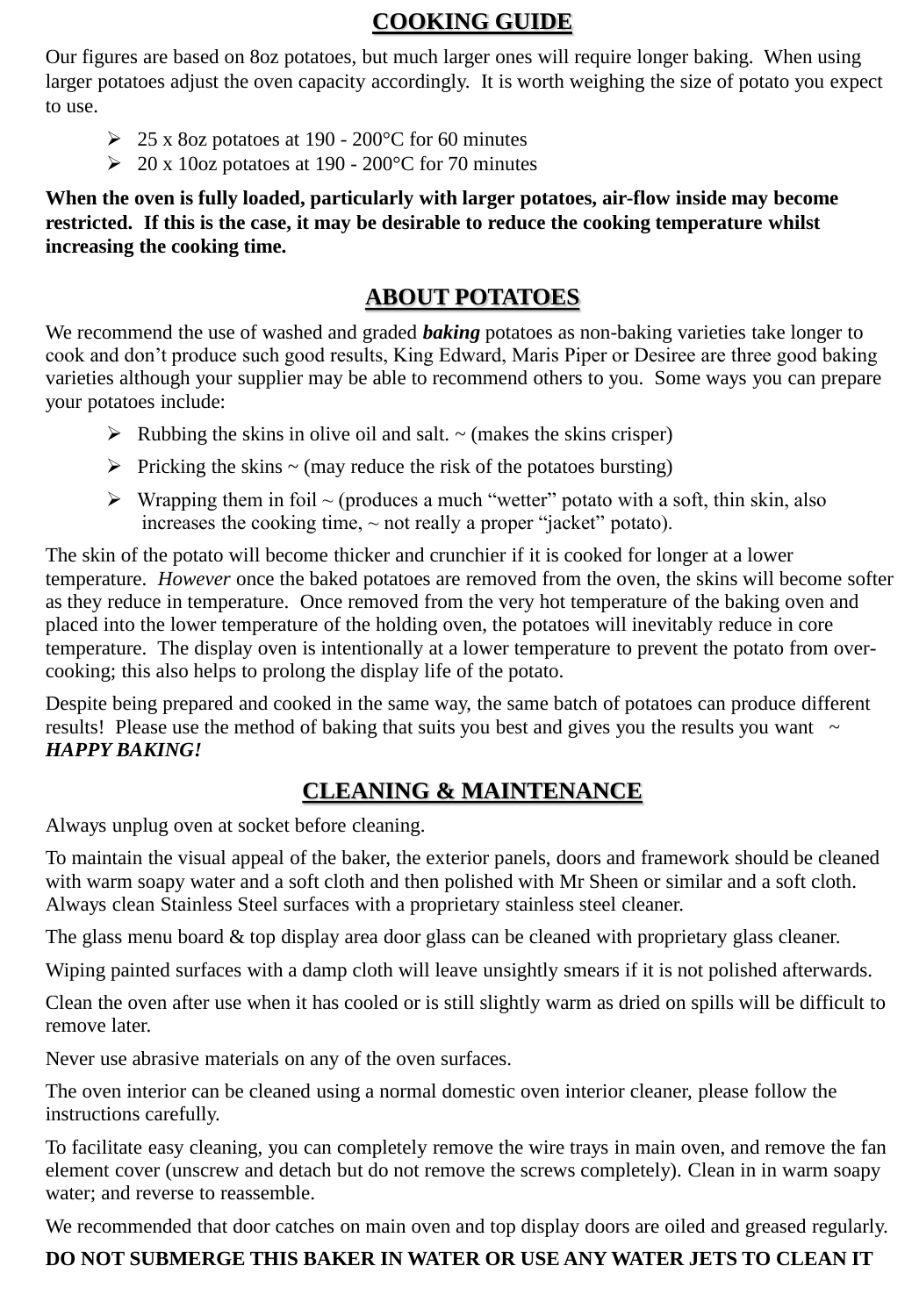## SERVICE SHEET

#### **ALWAYS DISCONNECT FROM ELECTRICITY SUPPLY BEFORE COMMENCING SERVICE**

#### **1. Replacing high temperature bulbs in main oven & display area**

Lever off glass cover with screw driver or knife. Unscrew bulb & replace. Push the lens cover back on ensuring the cut-out in the cover is over bulb housing side.

#### **2. Replacing Main oven Door Seal**

Open door to full extent, exposing door seal. Unclip the seal at one corner first, then from the remaining three corners. Fit new seal, first attaching at one corner only to begin with. Do not over-stretch.

#### **3. Replacing Top Oven Bulb Assembly**

Remove outer canopy, then the stainless steel oven top, 8 screws, pull off wire connectors. Assembly can be removed through oven after pushing in clamps around sides. Reverse process.

#### **4. Replacing Thermal Cut-out**

- Remove fan motor access panel at rear of oven (2 screws)
- Remove thermal cut out (2 screws)
- Replace with new item
- Reverse process

\* **Important** - fibre washers must be replaced between cut-out plate and oven or oven will cut out prematurely and disable cooking process.

\* Test oven at **full** temperature and allow to cycle several times, before leaving. If whole oven (including lights) go off, cut-off plate would need bending away from oven. Re-test when cooled.

#### **5. Replacing Main Oven Fan**

- 5.1 Remove element cover from inside oven
- 5.2 Unscrew central nut anticlockwise, remove fan blade
- 5.3 Remove fan motor access panel
- 5.4 Remove thermal cut out
- Replace with new item. (Ensure fibre washers are used between fan motor fixing plate and oven wall and also fixing plate and screw heads)
- Use stud loc and screws to prevent them from vibrating loose.
- Test oven by turning fan switch on, turn thermostat to mid setting (150-200) towards neon. Allow oven to cycle several times, making sure fan blade does not catch on element cover

#### **6. Replacing Fan Oven Element**

- 6.1 Remove the outer canopy (6 screws), and slide the glass menu board up and out of the channel guides.
- 6.2 Remove fan motor access panel at rear of oven (2 screws)
- 6.3 Pull off wire terminals
- 6.4 Remove element cover from inside oven. NB: the 2 slotted screws only need to be loosened and the cover lifted and pulled over the screw heads
- 6.5 Remove central screw from element and lift out
- 6.6 Replace with new element and reverse procedure
- 6.7 Test oven

#### **7. Replacing Thermostat**

- 7.1 Remove element cover from inside oven
- 7.2 Carefully open slightly the 2 clips holding thermostat sensor. Move **in line** with hole, capillary passes through.
- 7.3 Remove 8 screws holding the L/H side panel (when facing doors) and remove
- 7.4 Retract thermostat sensor through oven side
- 7.5 Remove control knob and 2 screws from front
- 7.7 Pull out thermostat and carefully transfer all connections to new item
- Replace in reverse order
- Test thermostat by turning knob with mid setting (150-200) towards neon. Wait until neon goes out and cycles several times before turning off.

Ensure **all** operational and safety checks are conducted before leaving machine.